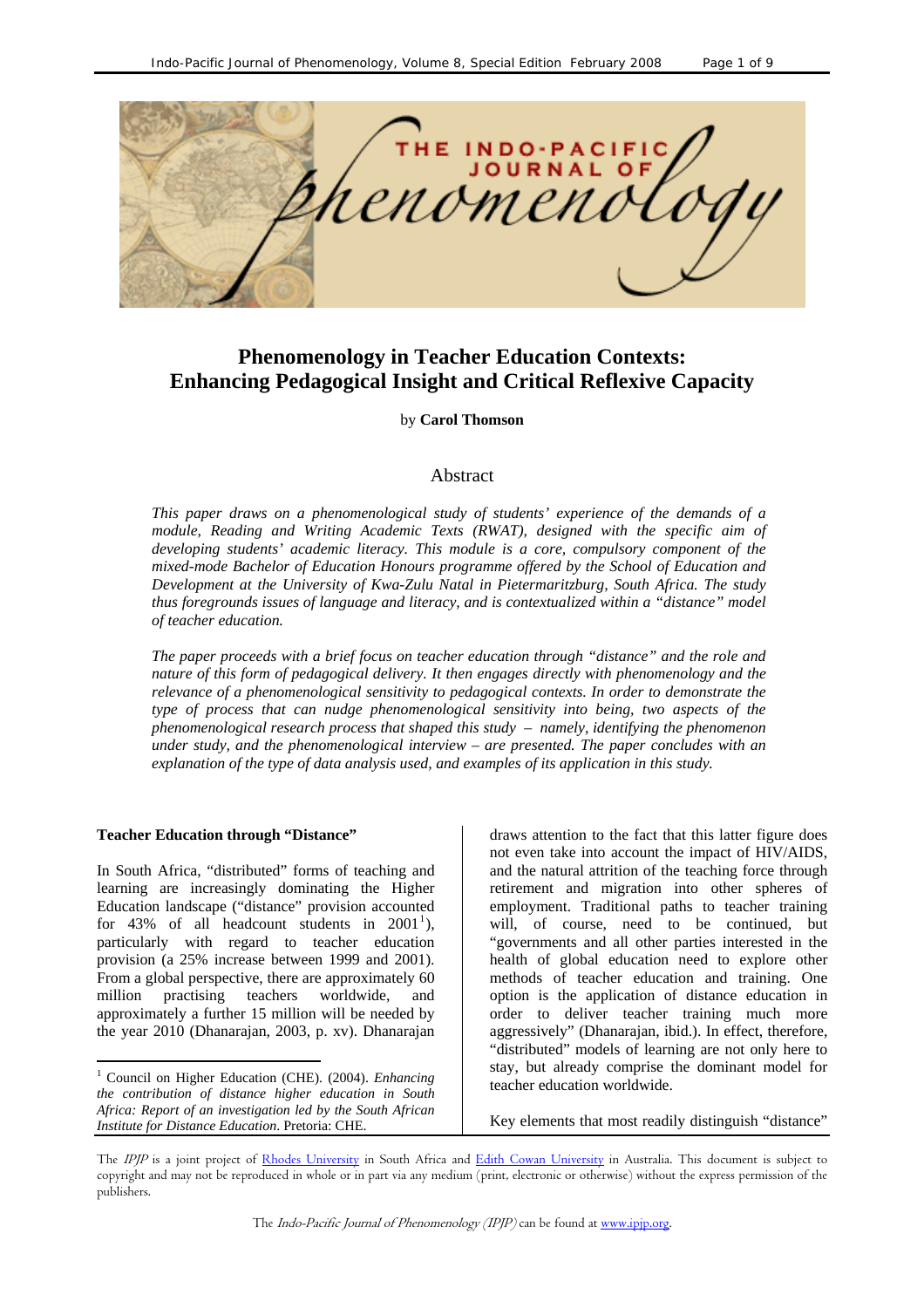teaching and learning contexts from "contact/ residential" contexts, include: (i) *numbers*, the majority of "distance" and/or "mixed mode" programmes tending to reflect the global trend towards massification; (ii) the *heavy weighting of selfstudy and resourced/text-based learning* in relation to "contact"; (iii) the *size and nature of the administration mechanisms* necessary to support large programmes; and (iv) the employment of *temporary staff*, at the level of tutors, to teach these programmes.

But, regardless of the size and shape of a particular programme, all higher education students today are caught up in a nexus of constraints, tensions and opportunities, over which they exert very little real influence. The macro socio-political environment, characterized as it is by change, conflicting interests and new market-driven imperatives, impacts on the lives of students in ways many of them do not even recognise. It is therefore becoming increasingly, disturbingly easy to lose sight of students-as-*people* (and not mere ciphers and statistics) in contemporary higher education, and in contexts where issues of literacy are foregrounded (as in this research project) – or should be if they are not – the situation becomes immensely more complex and riven with unequal power relations.

It is against this backdrop, therefore, that this paper argues that all higher education practitioners, but particularly those involved in open and distance teaching and learning programmes, have an obligation not only to constantly research their own practice, but to do so in ways that thrust them into a new consideration of what it means to engage in critically reflective pedagogy and research. There is an urgent imperative to gain fresh insights into existing practice and to move beyond well-worn and familiar pathways. This paper posits that hermeneutic (interpretive) phenomenology, as both a philosophy and a research methodology, provides a particularly appropriate point of departure for such a journey.

# **A Phenomenological "Point of Departure"**

Speaking of how researchers make use of the phenomenological approach within, particularly, pedagogically orientated contexts, van Manen (1990, pp. 1–2) says that,

when we raise questions, gather data, describe a phenomenon, and construct textual interpretations, we do so as researchers who stand in the world in a pedagogic way … pedagogy requires a phenomenological sensitivity to lived experience [that contributes] to one's

### pedagogical thoughtfulness and tact.

How one might come to develop and own the phenomenological sensitivity of which van Manen speaks here, and the relevance of such a sensitivity for both higher education practitioners and the transformation agenda in general, forms the focus of the remainder of this paper.

While there is little scope in this paper to trace the history of phenomenology or to present the many forms of phenomenology that have arisen over the years, phenomenology can be defined as, essentially, the study of "essences". As Merleau-Ponty (1945/ 1962) says in his Preface to *Phenomenology of Perception*, "phenomenology … puts essences back into existence, and does not expect to arrive at an understanding of man and the world from any starting point other than that of their 'facticity'. … It tries to give a direct description of our experience as it is" (p. vii). It is, in other words, about going back "to the things themselves".

### **Phenomenological Positioning**

There are many positions from which one can engage with phenomenology as both a philosophy and a research methodology, ranging from the purely philosophical to the thoroughly interpretive, with the latter most widely exemplified in the fields of psychology, education, nursing and anthropology. This study, contextualised as it is within an explicitly "applied" discipline, namely teacher education, is orientated towards what van Manen (2002) terms a "Phenomenology of Practice", signifying that it is characterized by a hermeneutic/interpretive response, rather than, for example, an existential/transcendental response. Thus the form of phenomenology which governs this study foregrounds "being-in-the-world" – following Heidegger's (1954) use of the term to emphasize the "situatedness of human reality" (Walters, 1995, p. 793), and all that that might imply. Ontologically, it admits to a reality that stands separate from consciousness, but that can only be "known" through consciousness. It is, thus, an approach that foregrounds self-reflexivity and selfknowing.

Methodologically, phenomenology is, in the first instance, "discovery orientated" – in other words, it is concerned with revelation and disclosure, not explanation and prediction, and with the particular and the ambiguous rather than with the replicable and the clearly defined. The phenomenological researcher therefore does not set out to prove a hypothesis. However, *hermeneutic* phenomenology opens an interpretive space that allows the researcher to move

The IPJP is a joint project of Rhodes University in South Africa and Edith Cowan University in Australia. This document is subject to copyright and may not be reproduced in whole or in part via any medium (print, electronic or otherwise) without the express permission of the publishers.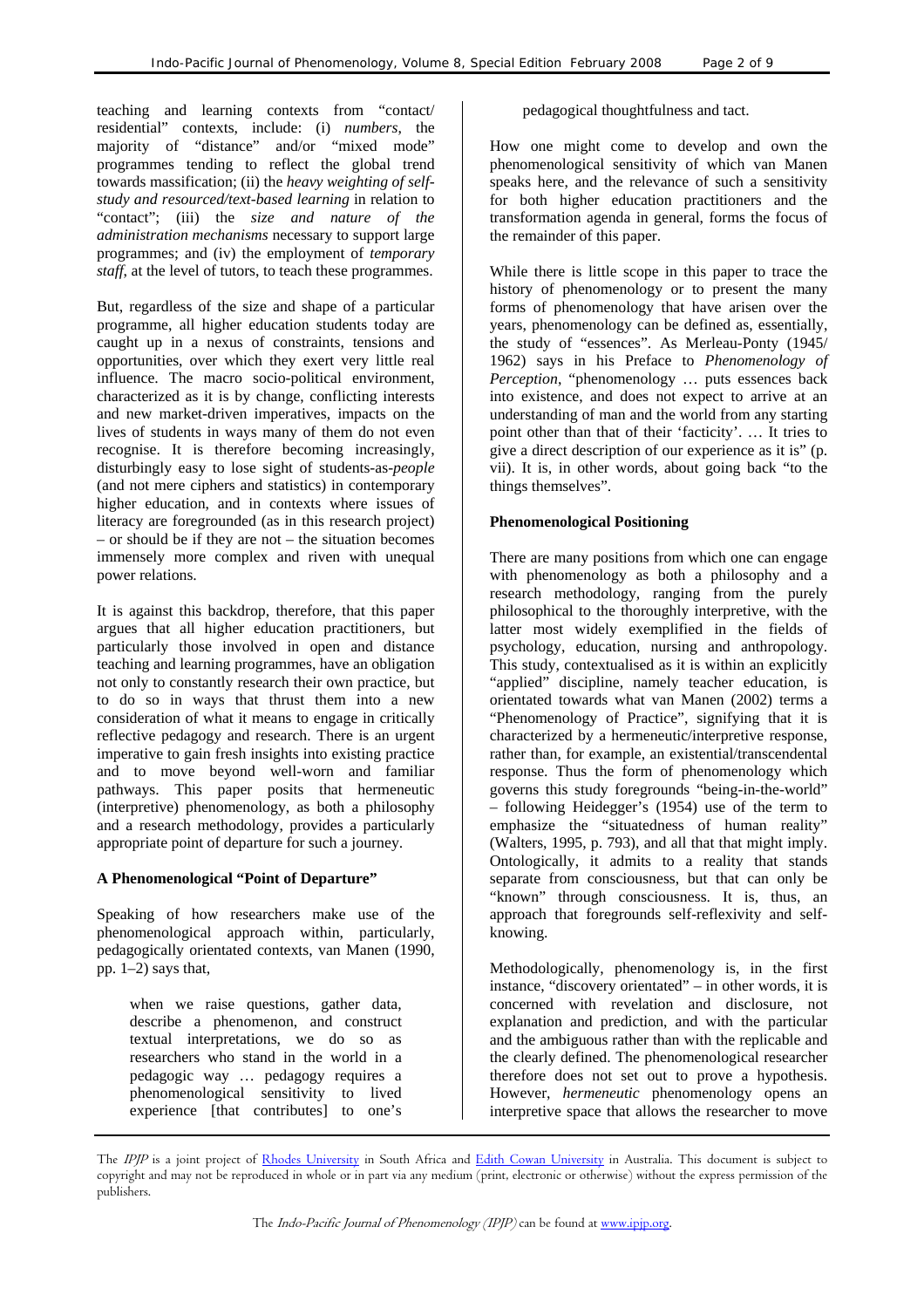beyond "mere description" to a contemplation of the relationship between the phenomenon under study and the meanings/experiences articulated by participants. In contrast to, for example, existential phenomenology, it does, therefore, engage in explicit processes of interpretation. But reading phenomenologically, and writing phenomenologically, are not simple tasks, and the exacting demands of these two forms of textual interaction with both spoken and written language, in order to interpret their value and relevance, are central to what, at best, is a profoundly quiet and considered process. Hugo (2004, pp. 18–19) astutely describes the kind of reading (after the initial consolidation and validation of interview texts is completed) that characterizes "good" phenomenology in the following extract:

… a more simple paying attention to the plain statements overtakes this [early] reading. Rather than making the text into an image of the agenda pursued, a letting lie forth allows a clearing to emerge. This way of reading involves less not more, but it is not an isolated kind of reading, rather you enter a moving and complex dynamic of enormous power. Yet this power is predicated on the silence of the self, a dropping of questioning analysis, a disarming that lets unfold. It does not seek to add to or overturn the text, choosing rather to humbly follow its path. It is a reading that steps away from casual explanations that expect the text to move in specific ways, leaving the text to chart its own course.

Given the intense relationship between researcher and text that reading in this way implies, it should be quite apparent that phenomenology acknowledges the inevitability of the researcher's subjective influence and so does not seek to erase it, or to present "valuefree" claims about experience and/or knowledge. What it does do, however, is offer strategies for reducing the impact of this influence, with the intent of the processes of "reduction" and "bracketing" being to attempt to render oneself as "non-influential" as possible during the process of research (Giorgi, 1985).

But to "do" phenomenology requires much more than an intellectual grasp of the principles and concepts discussed above. Merleau-Ponty (1945/1962, p. viii) says of phenomenology that, while it can be identified as "a manner or style of thinking", "the practice of phenomenology requires an experiential change in the phenomenological practitioner" (in Priest, 1998, p. 29), and because of this "cannot be wholly learned verbally and cannot be wholly learned second-hand or on authority" (ibid). To grow in and towards van Manen's phenomenological sensitivity means finding a way to transform apparent abstractions into practice. And it really is only when one faces the demanding, confusing, illuminating process of trying to effect this transformation that the exactitude of phenomenology as both a philosophy and a methodology is experienced.

In the remainder of this paper, and following a short description of the theoretical framing and pedagogical thrust of the *RWAT* module, I selectively highlight two aspects of phenomenological research to illustrate how they might significantly enhance one's capacities for critical reflection and practice, whilst simultaneously affording unique insight into individual students' lived experiences of the *RWAT* module.

# **Reading and Writing Academic Texts (RWAT)**

The *Reading and Writing Academic Texts (RWAT)* module was conceived in 2002 in direct response to academic programme staff members' increasing disillusionment with the quality of the majority of students' written work in formal assessment tasks. Its development has been explicitly informed by the broad field of Systemic Functional Linguistics (SFL) and the Genre Approach. The use of the term "genre", and hence the "Genre Approach" in SFL contexts, reflects a socially critical position – a position similarly articulated in the *RWAT Learning Guide* given to students, where "genre" is defined as "the term used (in language contexts) to refer to the differences in the way language is used to achieve certain social goals" (Inglis, Thomson, & Macdonald, 2000, p. 91). Martin and Rose use the term to "refer to different types of texts that enact various types of social context" and identify as a key feature of genres the "predictable patterns of meaning" that characterise each one (2003, p. 7). In the *RWAT* guide prepared for tutors, they are told that:

… we understand language to be "social", never neutral, and intimately connected to issues of power, control and identity. When it comes to "teaching writing", we are aware that certain genres, and the "discourse communities" which own them, are more powerful than others, and that powerful discourse communities – like the academic discourse community – act as gatekeepers in society. (*RWAT Tutor Guide*, 2003, p. 1)

Notwithstanding the acknowledgement that enormous

The IPJP is a joint project of Rhodes University in South Africa and Edith Cowan University in Australia. This document is subject to copyright and may not be reproduced in whole or in part via any medium (print, electronic or otherwise) without the express permission of the publishers.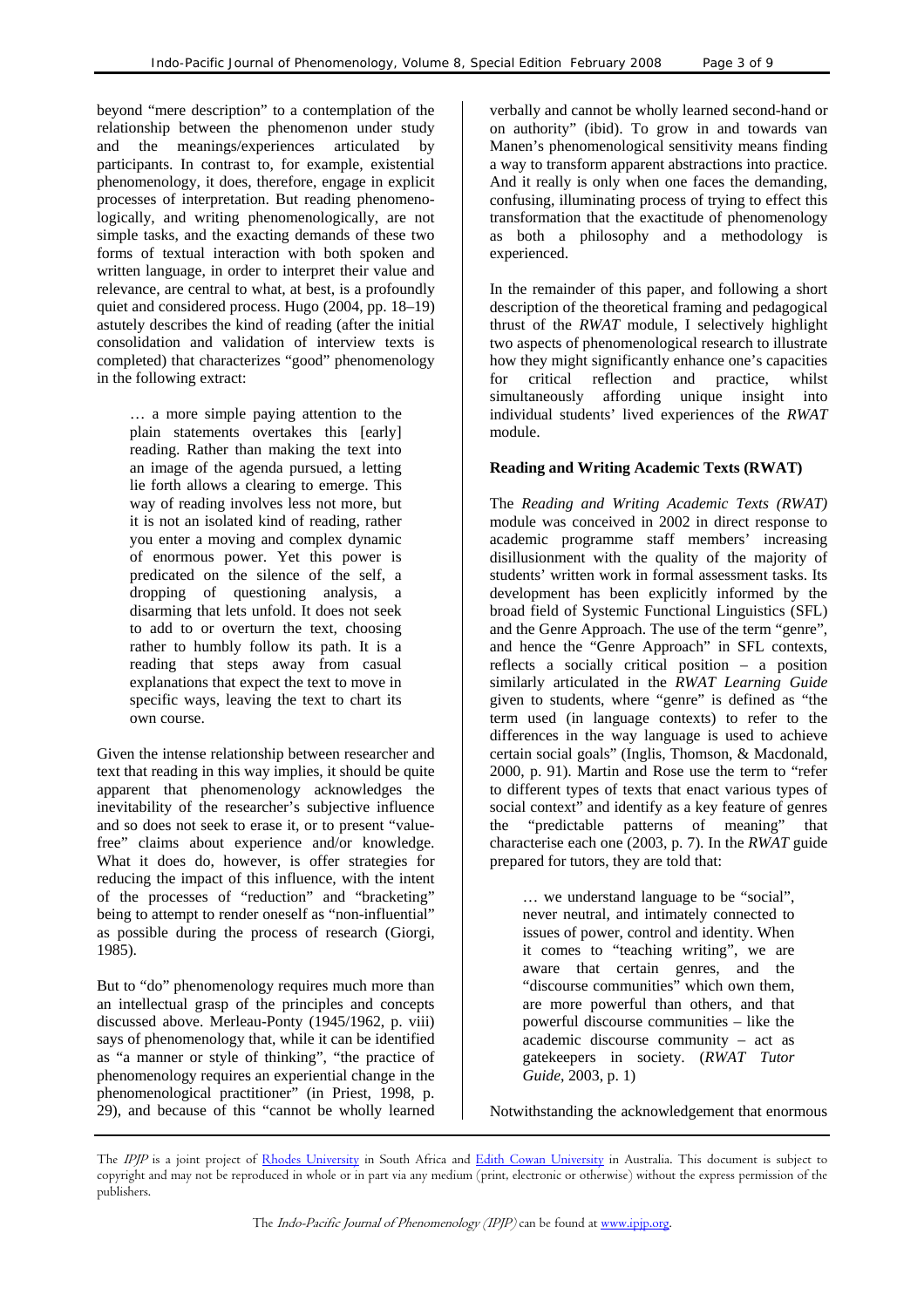power resides in academic discourse communities, the greatest amount of time and focus in the *RWAT* module has been given to teaching students "the academic argument". This has been done according to the "Scheme for the Academic Argument" developed by Hyland (1992). While helpful in that it presents a very structured approach to the organisation and logic of an "academic" argument, it tends to be used formulaically and naïvely by students – and, over a single semester, with a programme offering only 21 contact hours, very few students are able to master more than a rigid "three-move" introduction, comprising "background information", a "thesis statement" and a "list of contents", and a conclusion. The vast majority have enormous difficulty formulating "claims" or writing coherent, evidencebased paragraphs in support of a position taken, and exit the module with no sound grasp of the "political project" (Johnson, 1994) that is intended to frame the "pedagogical project" of the Genre Approach. In many respects, therefore, the module is rendered null and void in terms of its capacity to develop a critically reflective faculty in students, and in terms of its contribution to the South African social transformation agenda.

Besides the centrality of the Genre Approach in the *RWAT* module as just described, another key feature of the module is the inclusion of translations of two key prescribed readings into isiZulu, the dominant indigenous language of the region. At the time (mid-2003) when the decision to include isiZulu translations was made, no precedents had been set in the Honours programme, or indeed any other programme in the Faculty, for making use of indigenous languages in programmes, and thus there was little immediate experience on which to draw.

When making the decision to translate the two texts into isiZulu, however, certain clearly articulated assumptions were made. In brief, they were: (a) that reading in one's own language facilitates "meaning making" more effectively than when having to read in one's second or third language, (b) that unless students are reading at the "independent" level – that is, "with 98% decoding accuracy and at least a 95% comprehension level" (Pretorius, 2002, p. 92) – it is unlikely that they are accessing the information in the texts sufficiently effectively to internalise and transform this information into knowledge, (c) that the "act" of inclusion (of an indigenous language) would resonate positively at an affective level, if not for all students, then at least for isiZulu-speaking students, and (d) that there is a direct correlation between being a "good reader" and being a "good writer".

From a policy perspective, more than sufficient provision is made in South Africa's Constitution, the National Language Policy Framework (2002), the Language in Education Policy (1997), and, at an institutional level, by the University of KwaZulu-Natal's Language Policy (2006), for the inclusion and development of all eleven official languages. Thus, from a range of viewpoints, this particular reading development strategy was deemed appropriate in the context for which it was intended. Coming to a greater appreciation of the impact of the experience of texts in both a first and additional/second language has thus constituted a second major focus of the research.

### **"Naming" the "Object" of Research**

Having established the "content" of this study, let me move to the first example of how an engagement with phenomenology can pique existing understandings and sharpen one's reflective lens. In this instance, it is all to do with how phenomenologists "name" the object of their reflections and/or research – the "it" of their investigations. In phenomenological parlance, the "object" of reflection must of necessity be "a phenomenon" and one that is "lived", since phenomenology's primary focus is on human experience. Approaching an aspect of practice (such as a "module" or "course" or "assignment", and so forth), and speaking about it in this way, using a language quite different from routine descriptions of it, can work to subtlety sharpen a lens of *objectivity*  unexpectedly available despite the apparently overwhelming degree of *subjectivity* embedded in the actual process of "uncovering". From my own experience, the word "phenomenon" has a ring of impartiality to it, an "unrelational" potential as a *term*, that frees the mind from established perceptions of what it is one should be looking at, and how and why. Despite this phenomenologically legitimated space, however, it can be an extraordinarily difficult one to access. But it is precisely through one's attempt to penetrate and define this space that one's reflective capacities can be stretched to new and stimulating limits.

In the context of this research, for example, and speaking somewhat broadly, that which is *lived* is central to its focus. But *what* of "that which is lived" constitutes the most relevant phenomenon in terms of the pursuit of a greater understanding of the impact of the *RWAT* module? The struggle to get increasingly greater clarity on what exactly the phenomenon under study should be demanded increasingly strenuous intellectual debate and questioning, pushing reflective limits to an extraordinary level. It was necessary to find a way to speak about the *RWAT* module in such a

The IPJP is a joint project of Rhodes University in South Africa and Edith Cowan University in Australia. This document is subject to copyright and may not be reproduced in whole or in part via any medium (print, electronic or otherwise) without the express permission of the publishers.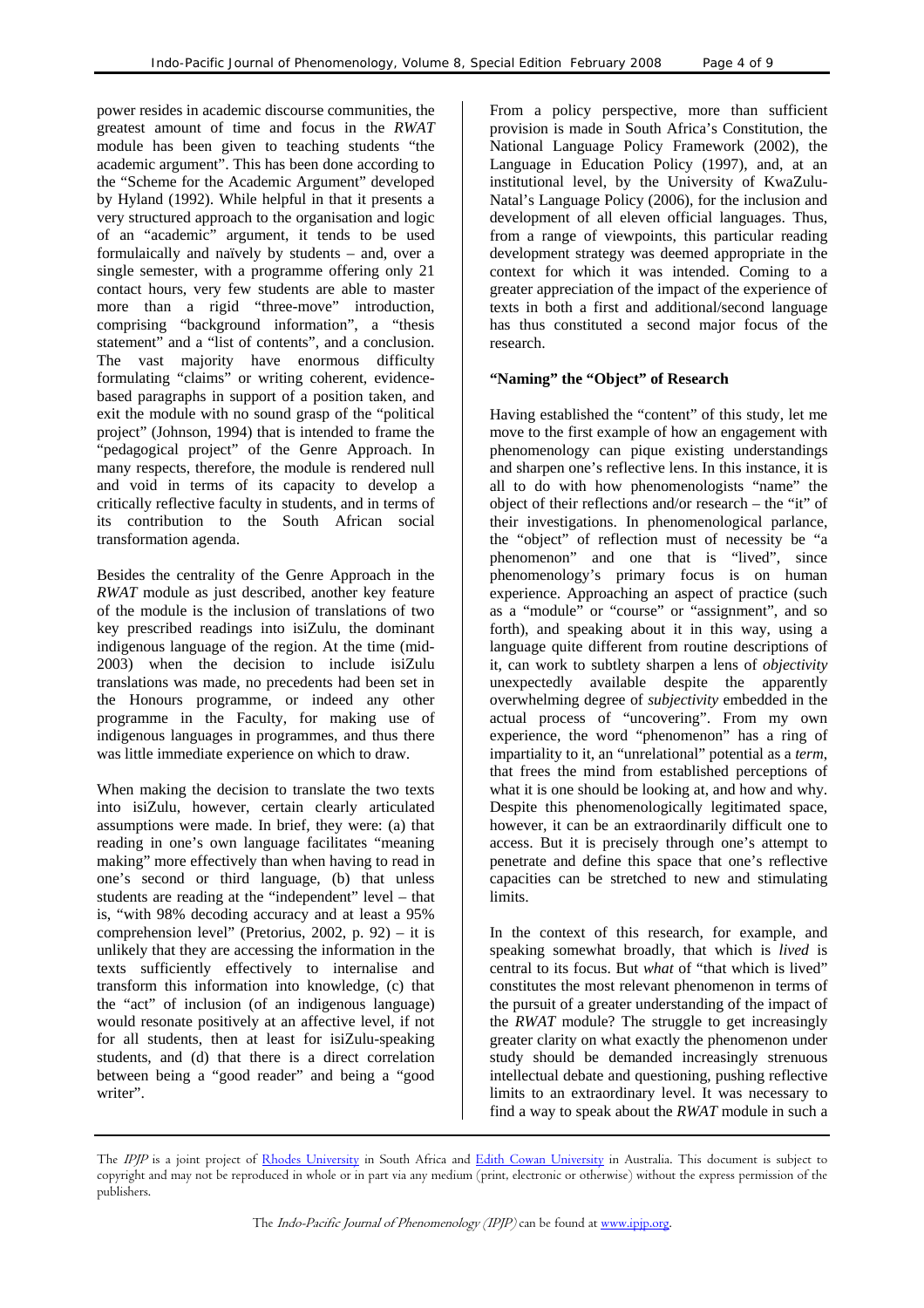way that it could be "seen" to be standing in its own space, despite its fundamentally non-autonomous nature. Doing this kind of intricate, multifaceted, illusive kind of thinking, however, took time and energy, and was a far cry from previous reflective processes. As the notion of "lived experience" was carefully pared away to its core contextual meaning, a disconcertingly large tapestry of possibilities revealed itself.

To start with, it was extremely difficult to imagine anything but "students' lives", but constituting the *phenomenon* as "students' lives" rang shallow and inappropriate – and augured a methodological nightmare. Which students? Where? Why them? What period of their lives? But if "students' lives" was not the phenomenon, then what was? Consideration was then given to the purpose of the *RWAT* module, and its outcomes. Thereafter "the academic argument" that, as indicated earlier, is taught in the module (according to the model developed by the Sydney School of Systemic Functional Linguistics) became a possible phenomenon. If the main goal of the module is to teach this genre (in the very limited, formulaic way that it is taught), shouldn't this be the "object" of enquiry? Dozens of possible research questions were drafted and re-drafted, but the words needed to define a single, recognizable, researchable phenomenon remained unformulated. Reaching the point, thus, when the phenomenon for this study could be identified as "*RWAT* as a *lived module*", was a culmination of months of rigorous and disciplined thought, the full extent and rigour of which is impossible to convey adequately here.

Finally, it was possible to see that, if the *RWAT* module was uncovered as a *lived module* (as opposed to the module as *thought about*), it would be possible to claim that "what we would learn about the module in *this* way could enable us to reach a far more profound insight into the module than we could ever have reached by thinking about it. Such an uncovering of the 'lived module' should make possible an insight which would enable us to understand *how* it enhances the students' powers: which would enable us to predict its effect on the students, which would enable us to develop it, to compare it to other modules, enhance its effectiveness etc. If we succeed, then we will have shown that the 'lived module' is 'more objective', in Heidegger's sense, than the module thought about" (E. Wait, personal correspondence, 2004).

Satisfied at last that this indeed was the central phenomenon of this study, the first round of a series of multiple-interviews with the six self-selected participants in the study was organised. Since interviews are the primary source of data in phenomenological studies of this kind, they are an immensely important component of the entire research process. But planned experiences do not always materialize as such in reality, and phenomenological interviews are no exception. Given their exacting, often delicate, but always rigorous nature, they too can work to nurture and develop critical reflective capacity, and thus constitute the second aspect on which I wish to focus in this paper.

### **Eliciting "Lived" Experience**

In all qualitative interviews, the "'social relationship', that is the conscious awareness of the intersubjective nature of the interviewing context, and existent or emerging power relations, is of critical importance" (Seidman, 1991, p. 72). In the phenomenological interview, however, the researcher aims to provoke, through possibly only one or two governing questions and sporadic prompts and requests for clarification, a narrative-style response to the experience of the phenomenon under study. When asked to describe his/her experience of a phenomenon, an ideal phenomenological interviewee would then go on to describe, unselfconsciously and fluently, her/his experiences, inadvertently (because that is the nature of story telling) concretizing these descriptions in physical actions and behaviours. Such a goal in phenomenology works from the premise that, normally, what one expresses in speech is what one thinks. Merleau-Ponty (1948/ 1968, p. 126) puts it this way:

But because he has experienced within himself the need to speak, the birth of speech as bubbling up at the bottom of his mute experience, the philosopher knows better than anyone that what is lived is lived-spoken, that, born at this depth, language is not a mask over being, but if one knows how to grasp it with all its roots and all its foliation – the most valuable witness to Being.

So the goal in phenomenological interviews is to capture the experience of the phenomenon through that which is spontaneously and unwittingly given, rather than through a thoughtful, intellectualized response. Problems arise, however, when the language that would normally be "bubbling up at the bottom of his mute experience", and which I take to be the mother tongue/primary language of a speaker, is not the language of the interview. When cultural, racial, social, economic *and* linguistic differences exist between a researcher and the participants in the

The IPJP is a joint project of Rhodes University in South Africa and Edith Cowan University in Australia. This document is subject to copyright and may not be reproduced in whole or in part via any medium (print, electronic or otherwise) without the express permission of the publishers.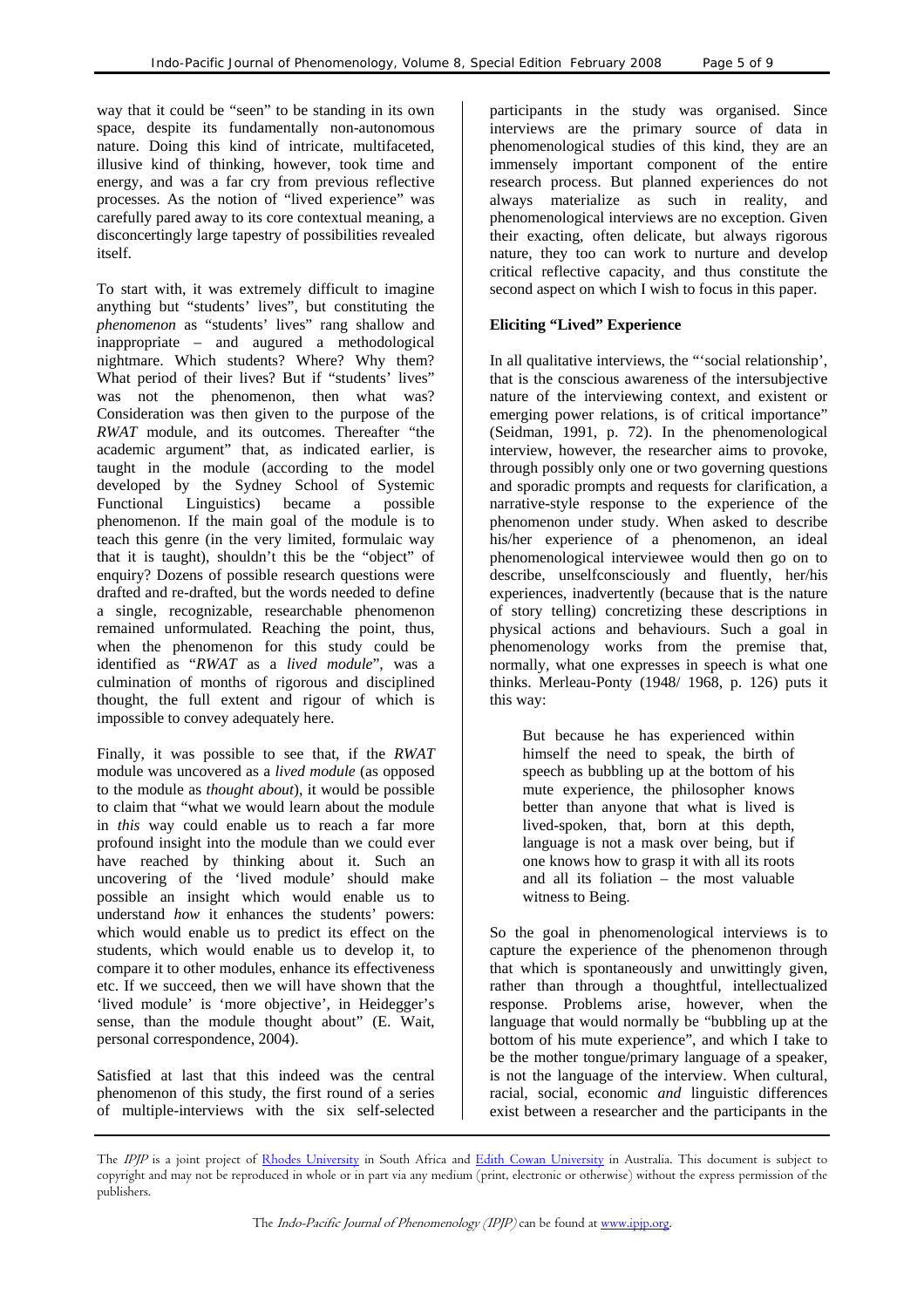interview process (as is the case in this South African study), that "bubbling … of mute experience" which the phenomenologist so badly wants to hear – that is, the "unedited" *lived-spoken* – will inevitably take a more winding, self-conscious, uncertain, considered route to the surface. So, particularly early on in the interviewing process, and despite a concerted effort to diminish researcher input, there was an inordinately strong temptation to constantly fill silences and lengthy pauses, simply to keep an interview moving. Instead of long, uninterrupted tales of *RWAT* experience, these early interviews threatened to become a series of short, continually prompted, one or two sentences exchanges, revelatory of the complexity of this particular interview context.

With practice, however, interviews have become infinitely more consonant with the good, if not the ideal, phenomenological interview. It has become increasingly apparent that, as much as one needs to learn to *read* phenomenologically, so must one learn to *listen* phenomenologically. Drawing again from Hugo (2004), it is best to understand this kind of listening as "paying attention to the plain statements" participants make, in other words, those seemingly ordinary comments and responses that at first glance seem to hold little more than a tangential reference to experience of the phenomenon so urgently being pursued. Rather than constantly anticipating what a participant is leading up to, or relentlessly prompting him or her to say more, one needs to "silence the self" (the process of "bracketing" in Husserlian terms), so that a "clearing" is allowed to emerge. One needs to get comfortable with silences, pauses, and haltering expressions of experience, and trust that a participant is fully capable of finding the words to convey exactly what she/he wishes to convey – even though that meaning is being articulated in a second language. When one consciously drops "the questioning analysis", and allows the text/context to unfold, not seeking "to add to or overturn the text" but rather to "humbly follow its path", the interview context becomes a site of extraordinary revelation and insight – and, as such, a springboard to greater selfawareness and reflexivity.

In the final section of this paper, I offer some explanation of phenomenological data analysis as a prelude to engaging with two short extracts – from a present total of 257 pages of interview transcripts – to illustrate the potential richness of phenomenological data, despite the inherent challenges of the process of gathering it.

# **Phenomenological Data Analysis**

Although there are many variations of the way in

which phenomenological data analysis can be undertaken (see Devenish, 2002; Giorgi, 1975, 1985; Koivisto, Janhonen, & Vaisanen, 2002; Sadala & de Carmargo Ferreira Adorno, 2002), the process applied in this study followed the five broad steps identified by Fischer and Wertz (1979): (1) familiarization with the transcripts by re-readings; (2) demarcating transcriptions into numbered *natural meaning units* (NMUs); (3) casting these units into temporal order; (4) organising clusters of units into scenes; and (5) condensing these organized units into non-repetitive narrative form with non-essential facts dropped.

*Natural meaning units* represent "distinguishable moment[s] in the overall experience of the phenomenon" (Fischer & Wetz, 1979, p. 144). Speaking metaphorically, "distinguishable moments" can be understood as the beads that go to make up a necklace. Together they constitute a whole, but between each is a minuscule but distinguishable "space" – and recognising these spaces is as important to appreciating the whole as is seeing each bead for what it is, as without both space and bead there would be no necklace. Determining just where one moment begins and another ends, however, does depend entirely on the researcher's "felt sense" of the "spaces" described above. As arbitrary as it may at first sound, there comes a point in one's immersion in the words of the participants at which moments do become noticeably distinguishable from one another. Fischer and Wetz (1979, p. 144) note that the purpose of demarcating NMUs "is not for technical reliability, but rather for the disciplined thoroughness and accountability it requires of the researcher – disallowing the rush to conceptual closure", once again underscoring the need for a still, unhurried analysis process.

In the following extract, Phindi (pseudonym), having just said that she had benefited from the *RWAT* module "for the fact that I can argue", gives a unique explanation of what this means for her. To shorten what is usually a fairly lengthy exposition of process, I have collapsed steps 2–4 of the data analysis process described earlier by simultaneously organising the demarcated numbered units (NMUs) into "a scene".

### **Demarcated and Numbered Units Organized into a "Scene"**

|         | Interviewer: So to go back to how it means that you<br>have learnt to argue, what does that<br>mean in reality for you?      |
|---------|------------------------------------------------------------------------------------------------------------------------------|
| Phindi: | [1] $Er - I'll$ refer again to our SADTU*<br>meetings, $[2]$ when you got there $[3]$<br>they have three cards, yellow card, |

The IPJP is a joint project of Rhodes University in South Africa and Edith Cowan University in Australia. This document is subject to copyright and may not be reproduced in whole or in part via any medium (print, electronic or otherwise) without the express permission of the publishers.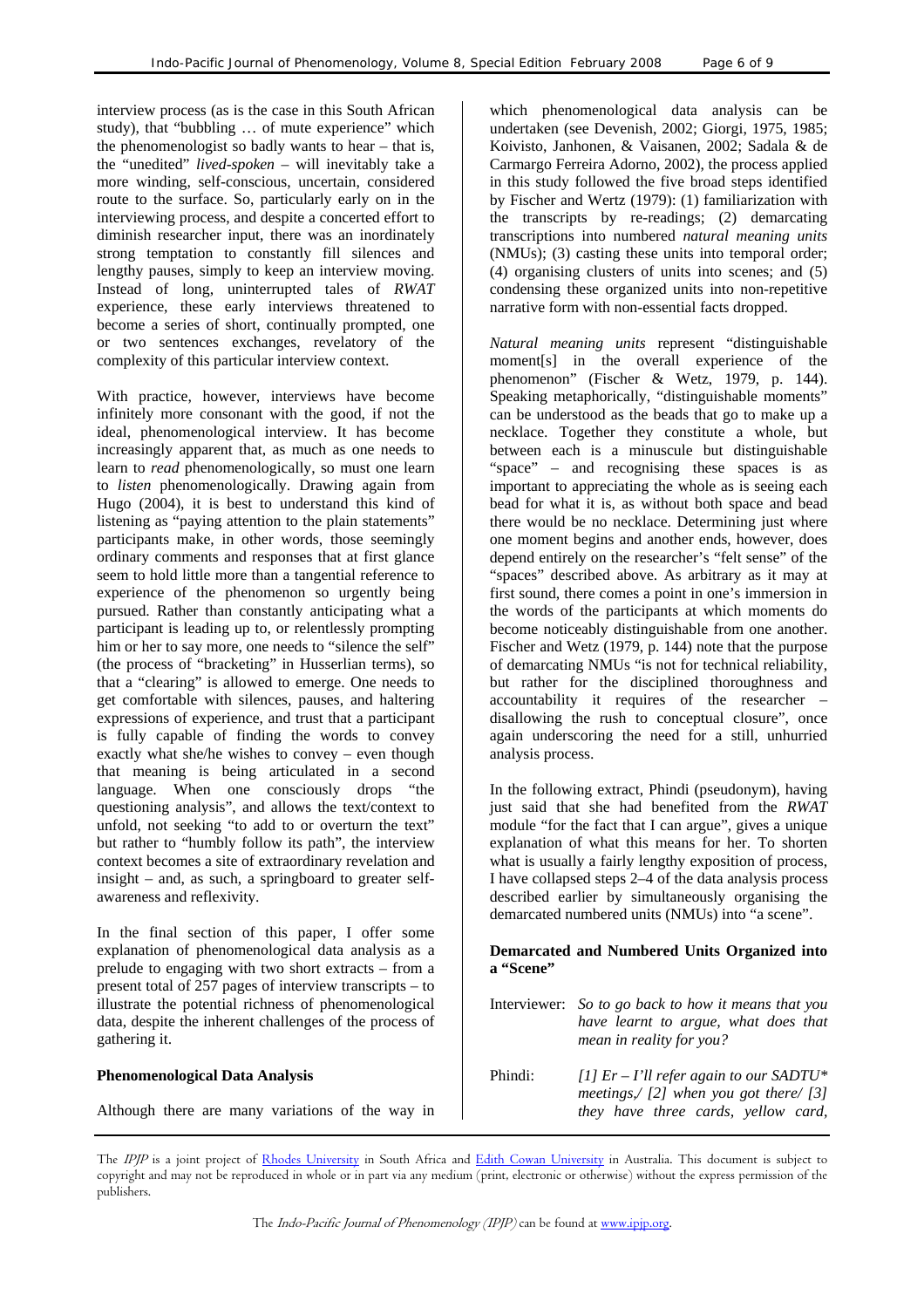*green card and a red card./ [4] The green card you raise/ [5] when you want to make a point,/ [6] yellow card if you want clarity,/ [7] and the red card if somebody is saying something out of order./ [8] So you would just raise up your hand/ [9] and say something,/ [10] and just see that red card/ [11] and it means, my goodness, oh/ [12] I'm not speaking on what – on anything that is relevant to what is being said now./ [13] So that issue of cohesion –/ [14] it came up/ [15] so, it helped me a lot,/ [16] because you'd say, ok,/ [17] we're talking about this point now./ [18] So I won't go further to that one,/ [19] because it doesn't link to what is being discussed at the moment.* 

\*South African Democratic Teachers' Union

What, one might ask, makes this phenomenologically rich data, and what does it tell us about the *RWAT* module as a *lived module*? In the first instance, the narrative has been voluntarily offered, without prompts or cues. It is also embedded in concrete, lived experience, thus disallowing a label of "mere opinion". What is also clear is that Phindi's experience of structure and logic in the development of an argument, so explicitly modelled and taught in the *RWAT* module – and a primary source of personal concern to me – has in fact had a positive spin-off in her life. Perhaps only *because* of the single-minded application of the "Scheme for the Academic Argument" in the module has the experience been internalised and transformed in the way it has, and its applicability to a context entirely unrelated to writing (of any sort), or the Honours programme in general, been manifested. In short, what this very small fragment of data does – and only because of the way in which it was elicited, "heard" and received – is reveal the significance of a learning experience which no broad-based questionnaire, survey, conventionally structured or un-structured interview would have considered foregrounding. And, through the process of demarcating and numbering the natural meaning units, the "rush to conceptual closure" is avoided, and engagement immediately strengthened such that, after several readings, one comes to fully apprehend the "motion" of the experience, its depth, and lived application.

In this second "scene", Nombulelo (a pseudonym) undertakes, voluntarily, to explain why the *isiZulu* translations of two key prescribed reading texts in the *RWAT* course proved problematic. For ease of reading, I have omitted the numbering of units in this

second example. Every backslash, however, denotes my discernment of *natural meaning units.* 

Interviewer: *How did you experience the isiZulu translations in RWAT?* 

Nombulelo: *I asked them,/ guys [i.e. fellow students] have you seen that there is a Zulu part/ of the explanation – of this text?/ They said, we didn't understand,/ it's something else/ when you are reading in Zulu/ – they discouraged me a lot,/ and they say, no Nombulelo, forget about Zulu./ It's other thing/ – just go back to English./ So you get it really/ when you read it in English/ and then maybe sometimes when you do find a paragraph that is difficult/ then you go back to/ – I went back to the Zulu part,/ but I don't get it/ in the Zulu way of putting things./ I think maybe if the person that was translating/ maybe read the context/ or the paragraph/… maybe, and then try to write/ in a real Zulu,/ not English … Zulu-wise English./ I don't know what to say/ … that was the problem of this translation./ Otherwise it is a good thing./ [How did it make you feel?] Happy … ja, I was happy./ I … I … felt that … oh, they are thinking for us/ because they know we are different./* 

How should Nombulelo's experiences here be understood? As a preliminary response to her words, one could observe that her experience of the isiZulu texts was characterized by ambivalence: frustration at not finding "*real* Zulu" (and "real" has yet to be probed further), being discouraged by her fellow students to "forget about Zulu" because it's the "other thing", being motivated to draw on the isiZulu translations for help only to find that she couldn't get it "in the Zulu way of putting things"; and yet "happy" to see isiZulu in print in this context because it meant for her that "they" – the "Other" (the more powerful? the university?) – were "thinking for us because they know we are different".

What could be mooted is that, as a result of the tensions experienced around trying to find sense in the isiZulu text, and/or constantly moving between the two languages, ironically it is isiZulu, not English, that comes to be positioned as "the other" – that which is problematic and hence a barrier to learning, an interference in the already-difficult process of sense making. Instead of being rewarded with meaning through an engagement with the "language

The IPJP is a joint project of Rhodes University in South Africa and Edith Cowan University in Australia. This document is subject to copyright and may not be reproduced in whole or in part via any medium (print, electronic or otherwise) without the express permission of the publishers.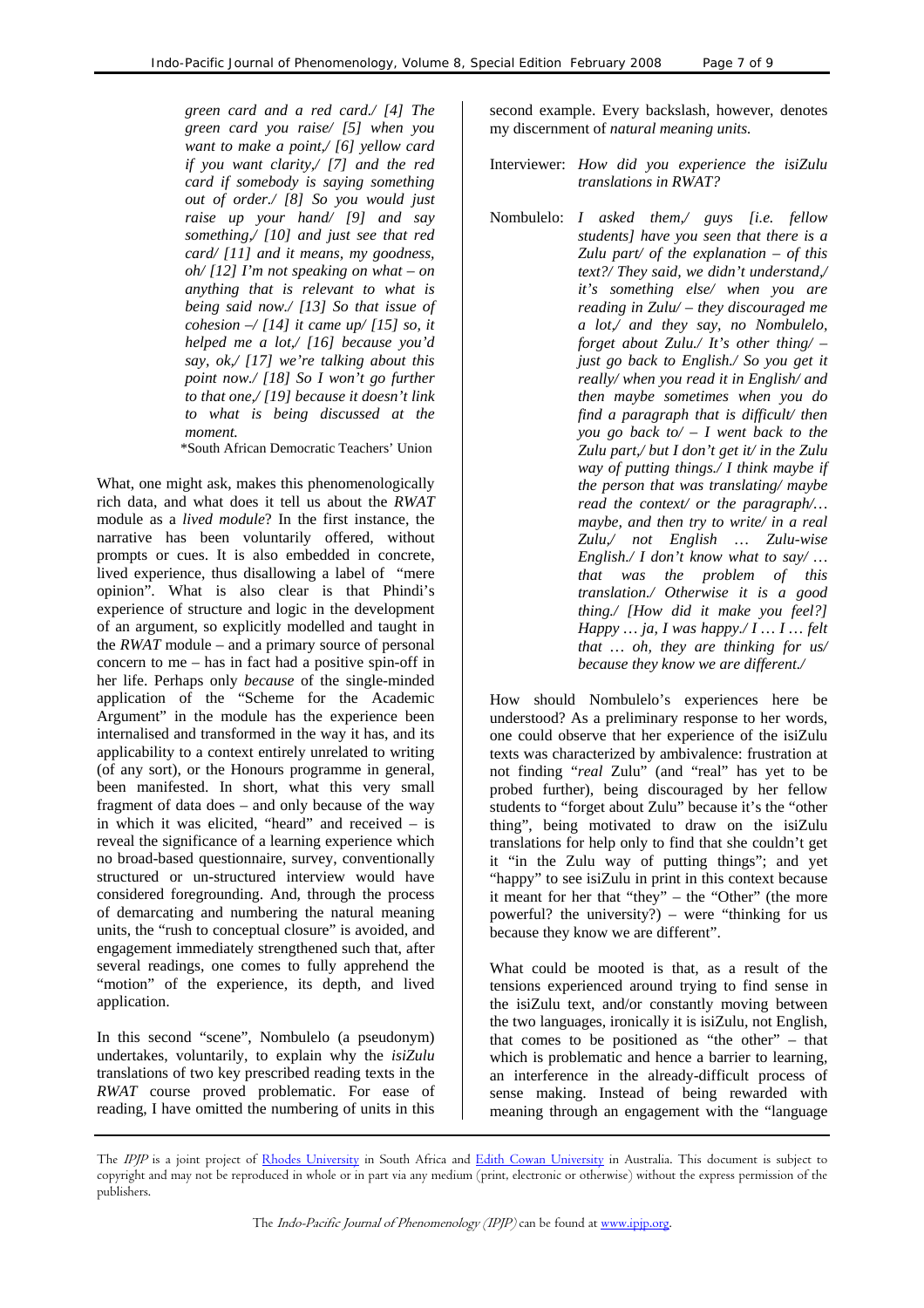of thought" – which is generally assumed to be the mother tongue – meaning is twisted out of shape and becomes "something else when you are reading in Zulu", so much so that it is impossible to "get it in the Zulu way of putting things". So great is the struggle for meaning in the isiZulu text that the only alternative is to stay with the English because "you get it really when you read it in English".

It would be premature to impose too much interpretation on Nombulelo's experience as she articulates it here, as there are still further interviews to be conducted with her. Suffice it to say, however, that the solid certainty of my misgivings about the *RWAT* module have been fundamentally shaken. I do not doubt that I am right to be concerned about the module, but, at no stage in my research planning or preliminary analysis of the existing problems with the module, did I ever consider aspects such as those articulated by Phindi and Nombulelo. Through my sustained engagement with phenomenology, my position in relation to students' experience of the *RWAT* module has been significantly reshaped. I no longer hold any "given" assumptions about the module, and "bracketing" my own beliefs and experiences in relation to student experience and/or literacy development and/or learning and/or

curriculum structure is becoming an increasingly conscious and self-knowing process. In terms of critical practice, therefore, I continue to  $grow - as a$ direct consequence of this research being a phenomenological enquiry.

#### **Conclusion**

This paper has attempted to illustrate that hermeneutic phenomenology has much to contribute to higher education research and practice, particularly that characterised by "distance", despite the challenges and complexities inherent in it, because it foregrounds lived human experience. By its very nature, contemporary higher education *is* a complex and contested enterprise, particularly in countries such as South Africa where there is a history of discrimination, educational inequity and social injustice. Complexity in research should thus be expected and not avoided. As I have illustrated, phenomenology can provoke new insights, both human and educational, compassion, critical reflection and socio-political engagement, all of which need to become the very fabric out of which teacher education is woven. To do less is to compromise quality teaching and learning, social transformation and our own humanity.

### **About the Author**



Carol Thomson is a lecturer in the Faculty of Education at the University of KwaZulu-Natal, South Africa. She teaches almost exclusively within the context of continuing teacher education and is, thus, able to stay constantly connected to the lived world of teaching and learning in schools and in higher education. Her research interests include the relationship between language, learning and identity; teacher education, particularly in the context of distance/mixed-mode learning; and phenomenology – as a complex possibility for learning 'the Other'.

#### **References**

- Devenish, S. (2002). An applied method for undertaking phenomenological explication of interview transcripts, *Indo-Pacific Journal of Phenomenology*, *2*(1), 1–20.
- Dhanarajan, G. (2003). Foreword. In B. Robinson. & C. Latchem (Eds.), *Teacher education through open and distance learning: World review of distance education and open learning* (Vol. 3, p. xv)*.* London & New York: RoutledgeFalmer & The Commonwealth of Learning.
- Fischer, C. T., & Wertz, F. J. (1979). Empirical phenomenological analyses of being criminally victimized. In A. Giorgi, R. Knowles, & D. L. Smith (Eds.), *Duquesne studies in phenomenological psychology* (Vol. 3, pp. 135– 158). Pittsburgh: Duquesne University Press.
- Giorgi, A. (1975). An application of the phenomenological method in psychology. In A. Giorgi, C. Fischer, & E. Murray (Eds.), *Duquesne studies in phenomenology* (Vol. 2, pp. 82–103). Pittsburgh: Duquesne University Press.

The IPJP is a joint project of Rhodes University in South Africa and Edith Cowan University in Australia. This document is subject to copyright and may not be reproduced in whole or in part via any medium (print, electronic or otherwise) without the express permission of the publishers.